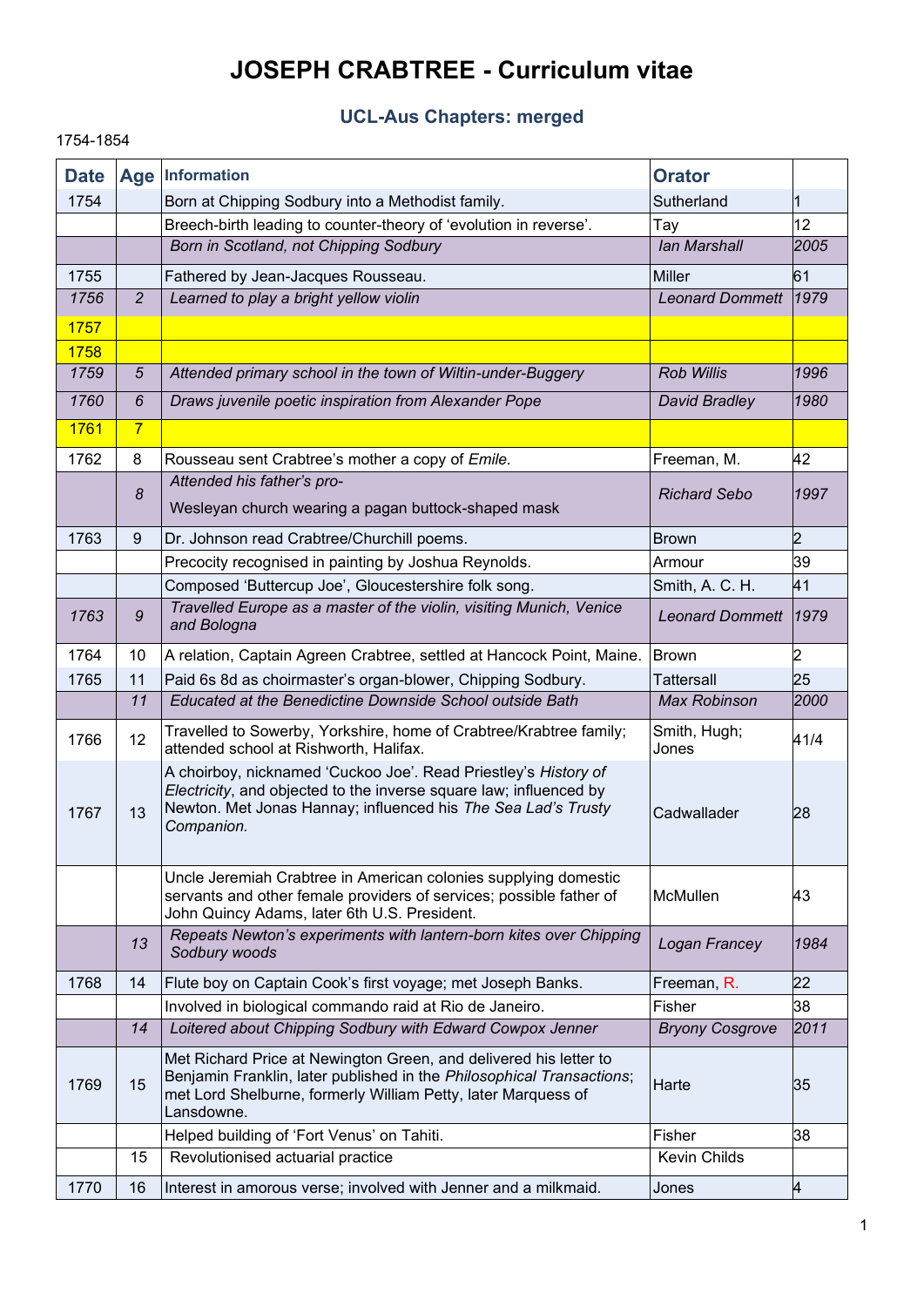|      |    | Attended Eton College under the name of Burke.                                                                                                                                                           | Graham-Campbell        | 37             |
|------|----|----------------------------------------------------------------------------------------------------------------------------------------------------------------------------------------------------------|------------------------|----------------|
|      |    | Objected to a clergyman's account of what took place at<br>'Shakespeare's Crab Tree'.                                                                                                                    | Emslie                 | 19             |
|      | 16 | Founded the 'It's Better Manually' Society                                                                                                                                                               | <b>Rob Willis</b>      | 1996           |
|      |    | Planted a field of daffodils on the Crassus Common which was later<br>to inspire Wordsworth                                                                                                              | <b>Bryony Cosgrove</b> | 2011           |
| 1771 | 17 | Invented the beer pump                                                                                                                                                                                   | <b>Kevin Childs</b>    | 2010           |
| 1772 | 18 | Met Jeremiah 'Bramah' Postlethwaite, inventor.                                                                                                                                                           | Rowe                   | 27             |
|      |    | Met Joseph Priestley; invented soda water.                                                                                                                                                               | Mullin                 | 40             |
|      |    | In Rome as Giuseppe Maria Silvestri, having been spirited there by<br>agents of Pope Clement XIV, whom he assisted in the suppression of<br>the Jesuits; also studied use of tobacco in curing syphilis. | Crawford               | 47             |
|      |    | Aboard Captain Cook's Resolution under the pseudonym "Thomas<br>Perry"                                                                                                                                   | Don Charlwood          | 1976           |
|      |    | Travelled to Egypt and the Sudan in search of the source of the Nile                                                                                                                                     | <b>Martin Williams</b> | 1993           |
| 1772 | 18 | Explored the glaciers of Mount Kilimanjaro and returned with<br>hypothermia                                                                                                                              | <b>Peter Kershaw</b>   | 2004           |
|      |    | Invented the words 'bastard' and 'bugger' in his Gradus ad<br>Oxoniam dictionary                                                                                                                         | <b>Kate Burridge</b>   | 2014           |
|      | 19 | Sent to Oxford and was sent down                                                                                                                                                                         | Don Charlwood          | 1975/6         |
| 1773 | 19 | Sent down from Queen's College, Oxford (Hilary Term), for writing<br>satirical verses about his tutor.                                                                                                   | Sutherland             | 1              |
|      |    | Tutor was Jacob Jefferson, who erased his name from the<br>matriculation list.                                                                                                                           | Scott                  | 11             |
|      |    | Employed in Cambridge University Library bindery;                                                                                                                                                        | <b>Brown</b>           | $\overline{2}$ |
|      |    | possibly bound, certainly catalogued, The Matrons, Ephesian,<br>Chinese, French, British, Turkish and Roman (London, 1762) and<br>identified the author as Thomas Percy, Bishop of Dromore               | Crawford               | 47             |
|      |    | Lived in London with Bramah/Postlethwaite; invented beer pump.                                                                                                                                           | Rowe                   | 27             |
|      |    | Recruited as a life-long spy.                                                                                                                                                                            | Gee                    | 31             |
|      |    | Published first of six poems under name of Malcolm M'Greggor.                                                                                                                                            | <b>Bromage</b>         | 26             |
|      |    | Dr. Johnson lost his cudgel (later Crabtree's) on the Isle of Mull.                                                                                                                                      | Graham-Campbell        | 37             |
|      |    | Possibly in Philadelphia on a secret mission involving Thomas<br>Jefferson.                                                                                                                              | Freeman, M.            | 22             |
| 1773 | 20 | Stage Manager in the production staring Miss Eurelia Herbaceous<br>and put out an on-stage fire using 'recycled' drink                                                                                   | Phil A'Vard            | 2001           |
| 1774 | 20 | Wrote poems for Jeremy Bentham.                                                                                                                                                                          | Scott                  | 11             |
|      |    | Resided at the Crabtree Tavern, Tottenham Court Road.                                                                                                                                                    | <b>Mullin</b>          | 40             |
|      | 21 | Admitted as a student at Gray's Inn                                                                                                                                                                      | <b>Pat Kilbride</b>    | 1978           |
|      |    | Opened a brothel in Boston                                                                                                                                                                               | Paul Rodan             | 2002           |
| 1775 | 21 | Influenced by Linnaeus's Sexual Systems of Plants.                                                                                                                                                       | Fisher                 | 38             |
|      |    | Produced the Bramah pewter sucking bottle, and later the Crabtree<br>skewer and other child-care items.                                                                                                  | Freeman, M.            | 42             |
|      | 22 | Engaged as an Assistant Stage Manager at the Drury Lane theatre<br>during which time he was required to fill in during a performance<br>which inspired the character of Quasimodo                        | <b>Phil A'Vard</b>     | 2001           |
|      |    | Was present at the beginning of the American Revolution                                                                                                                                                  | John Salmond           | 1994           |
|      |    | Ghost wrote 'The Rivals' for Richard Brinsley Sheridan which<br>established a formidable theatrical partnership                                                                                          | Diana Burleigh         | 2017           |
| 1776 | 22 | Visited Sweden and the Low Countries; met Linnaeus and gave him<br>model of the Stinkhorn (Phallus impudicus).                                                                                           | Freeman, M.            | 42             |
|      |    | Sent to America as a spy; met Thomas Jefferson.                                                                                                                                                          | <b>Burk</b>            |                |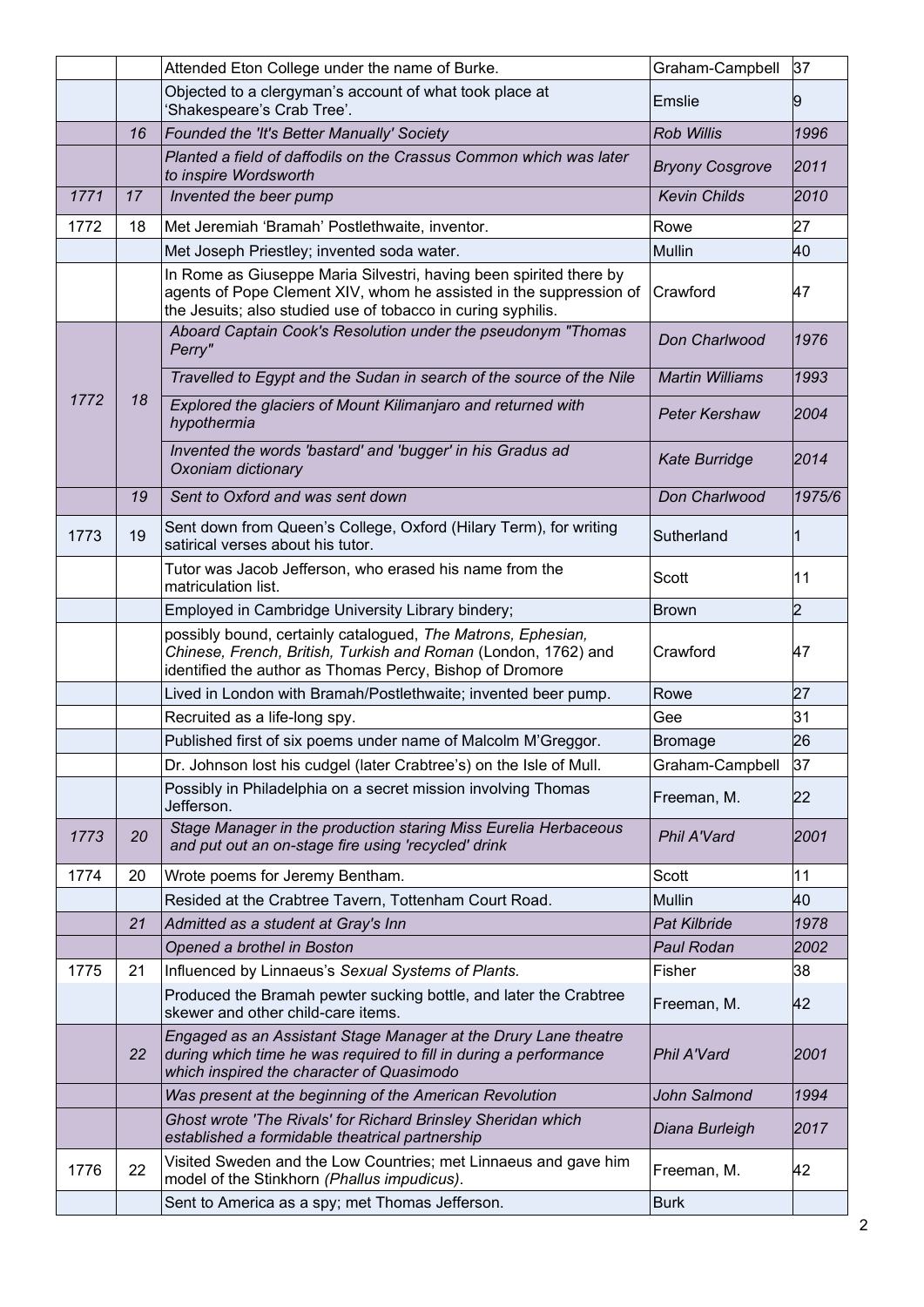|        |    | Possibly involved in drafting the United States Declaration of<br>Independence                                                                                                                                                       | Freeman, M.           | 42     |
|--------|----|--------------------------------------------------------------------------------------------------------------------------------------------------------------------------------------------------------------------------------------|-----------------------|--------|
|        | 23 | Went to Saint Petersburg with Elisabeth Chudleigh, Duchess of<br>Kingston and Countess of Bristol where he befriended Catherine the<br>Great                                                                                         | <b>Ian Cummins</b>    | 2007   |
| 1777   | 23 | Feelgood Plimsby, ancestor of dynasty of Pummerys and<br>Guggenheims, born to Chastity Smallbottom.                                                                                                                                  | McMullen              | 43     |
|        |    | Sister Fanny Crabtree travelled to Sweden, impersonating her<br>brother, to retrieve the phallus.                                                                                                                                    | Latchman              | 44     |
|        | 24 | Went to Calcutta and was friends with Warren Hastings, the first<br><b>British Governor General</b>                                                                                                                                  | David<br>Cunningham   | 1999   |
| 1778   | 24 | Inspired Bramah's patent of the water closet, and many subsequent<br>patented inventions.                                                                                                                                            | Rowe                  | 27     |
|        | 25 | Creates the polymer Crabtree's Dope                                                                                                                                                                                                  | <b>Noel Murray</b>    | 1990   |
| 1779   | 25 | As 'Batty" got to know Goethe in Weimar.                                                                                                                                                                                             | Larrett               | 28     |
|        |    | Introduced 'statistics' into English, but rejected the term.                                                                                                                                                                         | Harte                 | 35     |
|        |    | Met John Wesley and challenged him on the efficacy of prayer.                                                                                                                                                                        | Mullin                | 40     |
|        | 26 | Utilized a walking stick that used Newton's 'Absolute Space'<br>principle, using which he could give indisputable measurements of<br>anything. Also invented a watch that told 'Absolute Time', enabling<br>Crabtree to conquer time | Logan Francey         | 1984   |
|        |    | Used silk he had gathered during his trip to Calcutta to build a hot air<br>balloon                                                                                                                                                  | David<br>Cunningham   | 1999   |
| 1780   | 26 | Offered Joseph Banks a pair of unicorn horns for his collection.                                                                                                                                                                     | Fisher                | 38     |
| 1780   | 27 | Wrote a brief poem upon the death of Captain Cook that was<br>discovered among Wordsworth's papers                                                                                                                                   | Don Charlwood         |        |
|        |    | Had a son called August Leopold Crelle with Mile Lavalle that was<br>given up for adoption in Germany and who went on to make a<br>significant contribution to mathematics                                                           | <b>Michael Deakin</b> |        |
| 1780/1 | 27 | Admitted as a Barrister at Gray's Inn                                                                                                                                                                                                | <b>Pat Kilbride</b>   |        |
| 1782   | 29 | Mastered the technique of tappen insertion for hibernating Russian<br>bears                                                                                                                                                          | <b>Ian Cummins</b>    |        |
| 1783   | 29 | Employed in his Uncle Oliver's wine business, Crabtree & Hillier, at<br>Orleans; wrote Ode to Claret.                                                                                                                                | Sutherland            | Ι1     |
|        |    | Alias M. M'Greggor, imprisoned for debt in Fleet Prison.                                                                                                                                                                             | Thomas                | 16     |
|        |    | Experimented with Watt and water.                                                                                                                                                                                                    | Smith, A. C. H.       | 6      |
|        | 30 | Established Crabtree and Hillier wine shippers in Orleans                                                                                                                                                                            | Don Charlwood         | 1975/6 |
| 1784   | 30 | Met Joseph Cottle, publisher in Bristol.                                                                                                                                                                                             | <b>Bennett</b>        | 14     |
|        |    | Involved in the abduction of the Linnaean Collections; ship pursued<br>by the Swedish Navy.                                                                                                                                          | Fisher                | 38     |
|        |    | On vinous Grand Tour in France with Thomas Jefferson.                                                                                                                                                                                | <b>Burk</b>           | 53     |
| 1785   | 31 | Met and annoyed Coulomb at Blois.                                                                                                                                                                                                    | Jones                 | 4      |
|        |    | Involved in founding The Times; subsequently a prolific foreign and<br>political correspondent for over fifty years.                                                                                                                 | McNally               | 46     |
| 1786   | 32 | As 'Tischbein' met Goethe in Rome.                                                                                                                                                                                                   | Larrett               | 28     |
|        |    | Interfered with Leonardo da Vinci's manuscript drawings in the<br>Biblioteca Ambrosiana in Milan.                                                                                                                                    | Armour                | 39     |
| 1787   | 33 | With Goethe in Naples; met Sir William Hamilton, British envoy, and<br>Emma Harte.                                                                                                                                                   | Larrett               | 28     |
|        |    | Sent by Hamilton to Portugal as 'Berti' to obstruct William Beckford.                                                                                                                                                                | dos Santos            | 32     |
|        |    | Provided claret for Thomas Jefferson.                                                                                                                                                                                                | Freeman, M.           | 42     |
|        | 34 | Presided over the Constitutional Convention in Philadelphia                                                                                                                                                                          | <b>Bill Claiborne</b> | 2012   |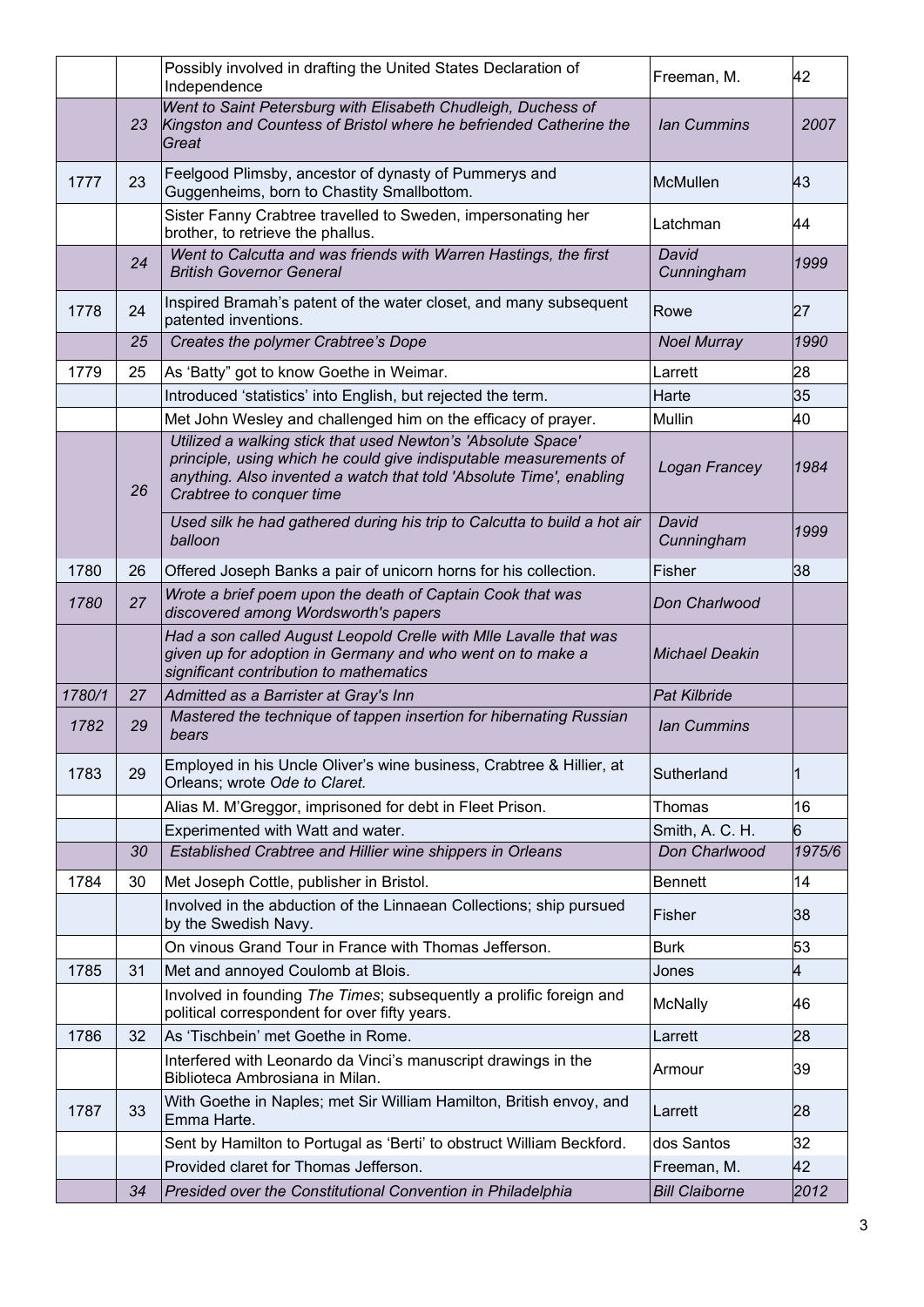| 1788 | 34 | Founded dining club with Richard Price and Lord Shelburne after<br>Price's sermon before the Society for Commemorating the Glorious<br>Revolution of 1688; all guests to become members 'save Burke'.                                                                                                                                                                                         | Harte                 | 35   |
|------|----|-----------------------------------------------------------------------------------------------------------------------------------------------------------------------------------------------------------------------------------------------------------------------------------------------------------------------------------------------------------------------------------------------|-----------------------|------|
|      |    | Researching molluscs rescues Jane Collier from the sea at Poulton-<br>le-Sands; fathers John Payne Collier                                                                                                                                                                                                                                                                                    | Johnson               | 58   |
| 1789 | 35 | Involved in Steevens's fake Anglo-Saxon inscription.                                                                                                                                                                                                                                                                                                                                          | Graham-Campbell       | 37   |
|      |    | Proposed international system of metrification and decimalisation.                                                                                                                                                                                                                                                                                                                            | Mullin                | 40   |
|      |    | Infiltrated the Lunar Society in Birmingham.                                                                                                                                                                                                                                                                                                                                                  | Smith, A. C. H.       | 6    |
|      |    | At Orleans intercepted key papers between Madrid and Paris during<br>the Nootka Sound crisis.                                                                                                                                                                                                                                                                                                 | Mason                 | 48   |
|      |    | Inspiration of James Boswell in the production of Life of Dr Samuel<br>Johnson; possible references to Crabtree in A. E. Housman's last<br>poems.                                                                                                                                                                                                                                             | North                 | 57   |
|      | 36 | Travelled to the United States where his likeness to George<br>Washington was so extraordinary that he was mistakenly<br>inaugurated as the first President of the US and served two terms<br>until 1797                                                                                                                                                                                      | John Salmond          | 1994 |
| 1790 | 36 | Took lodgings with Paul Vallon.                                                                                                                                                                                                                                                                                                                                                               | Sutherland            | 1    |
|      |    | Employed at the Bank of England; visited Germany, France,<br>Switzerland and Italy with Wordsworth.                                                                                                                                                                                                                                                                                           | <b>Bromage</b>        | 26   |
|      |    | At Porlock fathered Joseph William Crabtree, later naval officer who<br>received langridge shot in the groin, retired 1851.                                                                                                                                                                                                                                                                   | Cadwallader           | 23   |
| 1791 | 37 | Visited Birmingham to foment the mob against Priestley. With<br>Wordsworth in France; met Vallon's sister Annette; Wordsworth<br>accepted paternity of Crabtree's child.                                                                                                                                                                                                                      | Sutherland            | 1    |
|      |    | Conflict with Browning.                                                                                                                                                                                                                                                                                                                                                                       | Bromage               |      |
|      |    | Published translation of Volksmärchen der Deutschen under<br>Beckford's name.                                                                                                                                                                                                                                                                                                                 | dos Santos            | 32   |
|      |    | Met Joseph Haydn at Grand Lodge meeting in London, and then<br>travelled to Austria to learn more of Mozart's music; fell in love with<br>Constanze Mozart and went with her to Baden; contracted venereal<br>disease. Plotted with Constanze to murder Mozart, employing a<br>compound of mercury (later known as 'Crabtree's butter') to poison<br>Mozart while disguised as Joseph Primus. | Foreman               | 36   |
|      |    | Contribution to Mozart's Clarinet Concerto and later similar influences<br>on Schubert's Trout Quintet, Tchaikovsky's first string quintet and<br>Shostakovich's 10th symphony.                                                                                                                                                                                                               | <b>Bogle</b>          | 55   |
|      |    | Planned the escape of the French royal family.                                                                                                                                                                                                                                                                                                                                                | Mason                 | 48   |
|      | 38 | Appointed a Bencher at Gray's Inn                                                                                                                                                                                                                                                                                                                                                             | <b>Pat Kilbride</b>   | 1978 |
|      |    | Incited the mob that burnt down Joseph Priestley's house                                                                                                                                                                                                                                                                                                                                      | Gordon Taylor         | 1985 |
|      |    | Visited the newly independent United States                                                                                                                                                                                                                                                                                                                                                   | <b>Howard Deakin</b>  | 1987 |
| 1792 | 38 | In Carcassonne at Madame de Stael's town house.                                                                                                                                                                                                                                                                                                                                               | Tancock               | 7    |
|      |    | Met the Comtesse de Blague and her dog.                                                                                                                                                                                                                                                                                                                                                       | Armstrong             | 8    |
|      |    | Influenced Mozart's Clarinet Concerto.                                                                                                                                                                                                                                                                                                                                                        | <b>Bogle</b>          | 55   |
|      |    | Completed Mozart's Requiem under the alias Joseph Eybler.                                                                                                                                                                                                                                                                                                                                     | Foreman               | 36   |
|      |    | Arranged meeting between Talleyrand and Pitt.                                                                                                                                                                                                                                                                                                                                                 | Mullin                | 40   |
|      |    | Used the name Jean Pierre Chauveau in France and subsequently<br>became a colonel in Napoleon's Imperial Guard. An Indian raid on<br>Crab Orchard, Kentucky, destroyed all records of Crabtree's role in<br>the American Revolutionary War.                                                                                                                                                   | Mason                 | 48   |
|      | 39 | Became friends with Talleyrand in Orleans                                                                                                                                                                                                                                                                                                                                                     | <b>Stephen Downes</b> | 2003 |
| 1793 | 39 | At Juniper Hall, Dorking, as Madame de Stael's butler, for wedding of<br>Fanny Burney to the émigré General D'Arblay.                                                                                                                                                                                                                                                                         | Tancock               |      |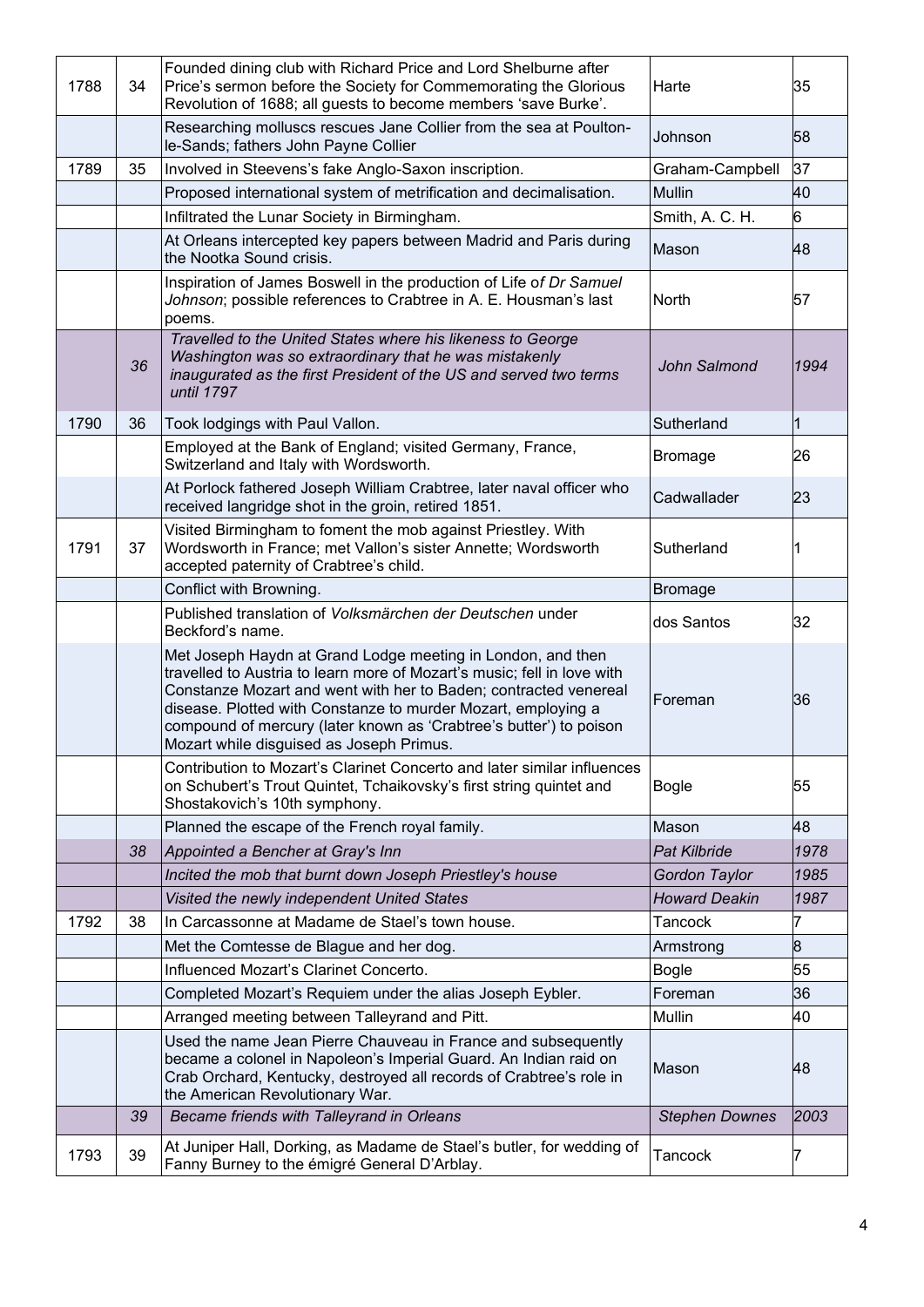|      |    | Visited Hamish Auchtermuchty Anstruther in Pittenweem, Fife,<br>Scotland                                                                                                                   | Armstrong             | 8      |
|------|----|--------------------------------------------------------------------------------------------------------------------------------------------------------------------------------------------|-----------------------|--------|
|      |    | Published Gregory King's autobiography in J. Dalloway's Inquiry into<br>the Origin and Progress of the Science of Heraldry in<br>England (Gloucester, 1793).                               | Harte                 | 35     |
|      |    | Likely to have been with Robert Burns in Galloway.                                                                                                                                         | Graham-Campbell       | 37     |
|      |    | Informed by his father Llewellyn of his Welsh family background.                                                                                                                           | Griffiths             | 51     |
|      |    | Discovery and implementation in Edinburgh of "Crabtree Effect" in<br>fermentation of beer.                                                                                                 | Mowbray               | 52     |
|      | 40 | Wrote an ode on the return of Governor Phillip                                                                                                                                             | Don Charlwood         | 1975/6 |
|      |    | <b>Invented Camembert</b>                                                                                                                                                                  | <b>Stephen Downes</b> | 2003   |
| 1794 | 40 | At Llanfairpwllgwyngyllgogerychwyrndro-bwllllantysiliogogogoch<br>composing poems for Goethe.                                                                                              | Griffiths             | 51     |
|      | 41 | Established Oxford University's first Don's Performance<br><b>Management Scheme</b>                                                                                                        | <b>Max Robinson</b>   | 2000   |
| 1795 | 41 | Goethe published German translation of Crabtree's poems revealing<br>his affair with Emma Harte (Erotica Romana).                                                                          | Larrett               | 28     |
|      |    | Disrupting "Assignat" auctions in France causing financial turmoil                                                                                                                         | Chadha                | 63     |
|      | 42 | Researchers confuse Henry Crabb Robinson with Joseph Crabtree                                                                                                                              | Gordon Taylor         | 1985   |
| 1796 | 42 | Poem signed Joseph de la Pommeraye.                                                                                                                                                        | Tancock               | 7      |
|      |    | Invented Crabtree's Butter Compound.                                                                                                                                                       | Тау                   | 12     |
|      |    | Used the Baroness von Lichtenstein as a dead-letter-box in<br>Innsbruck.                                                                                                                   | Gee                   | 31     |
|      |    | Witness in law case involving Boulton and Watt, and Bramah.                                                                                                                                | Smith, A. C. H.       | 6      |
|      |    | Helped Napoleon extend his reach with the future Empress<br>Josephine.                                                                                                                     | Mason                 | 48     |
| 1796 | 43 | Persuaded a gullible public to invest in his alchemist's stones                                                                                                                            | Roy Jackson           | 1986   |
| 1797 | 43 | Cured Malthus of the tympanites at Juniper Hall on return from<br>France; propounded precursor of oral contraceptive pill.                                                                 | Tay                   | 12     |
|      |    | Planned paper notes as legal tender at awkward stage of war with<br>France.                                                                                                                | Mason                 | 48     |
|      |    | Designed suspension of gold convertibility enabling Government to<br>finance war effort; advises Privy Council to suspend cash payments,<br>protect gold reserves and circulate Bank notes | Chadha                | 63     |
|      |    | Alleged to have fathered Eugene Delacroix                                                                                                                                                  | Chadha                | 63     |
| 1798 | 44 | Met Elizabeth, mother of Thomas Hood, poet.                                                                                                                                                | <b>Bromage</b>        | 26     |
|      |    | Wordsworth virtually admitted to Cottle that he plagiarised Crabtree's<br>poetry.                                                                                                          | <b>Bennett</b>        | 14     |
|      |    | Wordsworth arranged stay at Porlock; met Coleridge at time of his<br>supposed composition of Kubla Khan.                                                                                   | Peake                 | 17     |
|      |    | Mistaken by Hazlitt for a smuggler in Somerset, but erased from<br>Hazlitt's account.                                                                                                      | Dodgson               | 20     |
|      |    | Persuaded Wordsworth to quantify certain lines in Tintern<br>Abbey and The Thorn.                                                                                                          | Mullin                | 40     |
|      | 45 | Planned to bring merino sheep to Australia but was thwarted by<br>Captain Macarthur                                                                                                        | <b>Nick Hudson</b>    | 1983   |
|      |    | Judged a meeting of the International Double Reed Society in<br>Switzerland, where he determined that the German Faggott was<br>superior to the French Bassoon                             | <b>Paul Williams</b>  | 2013   |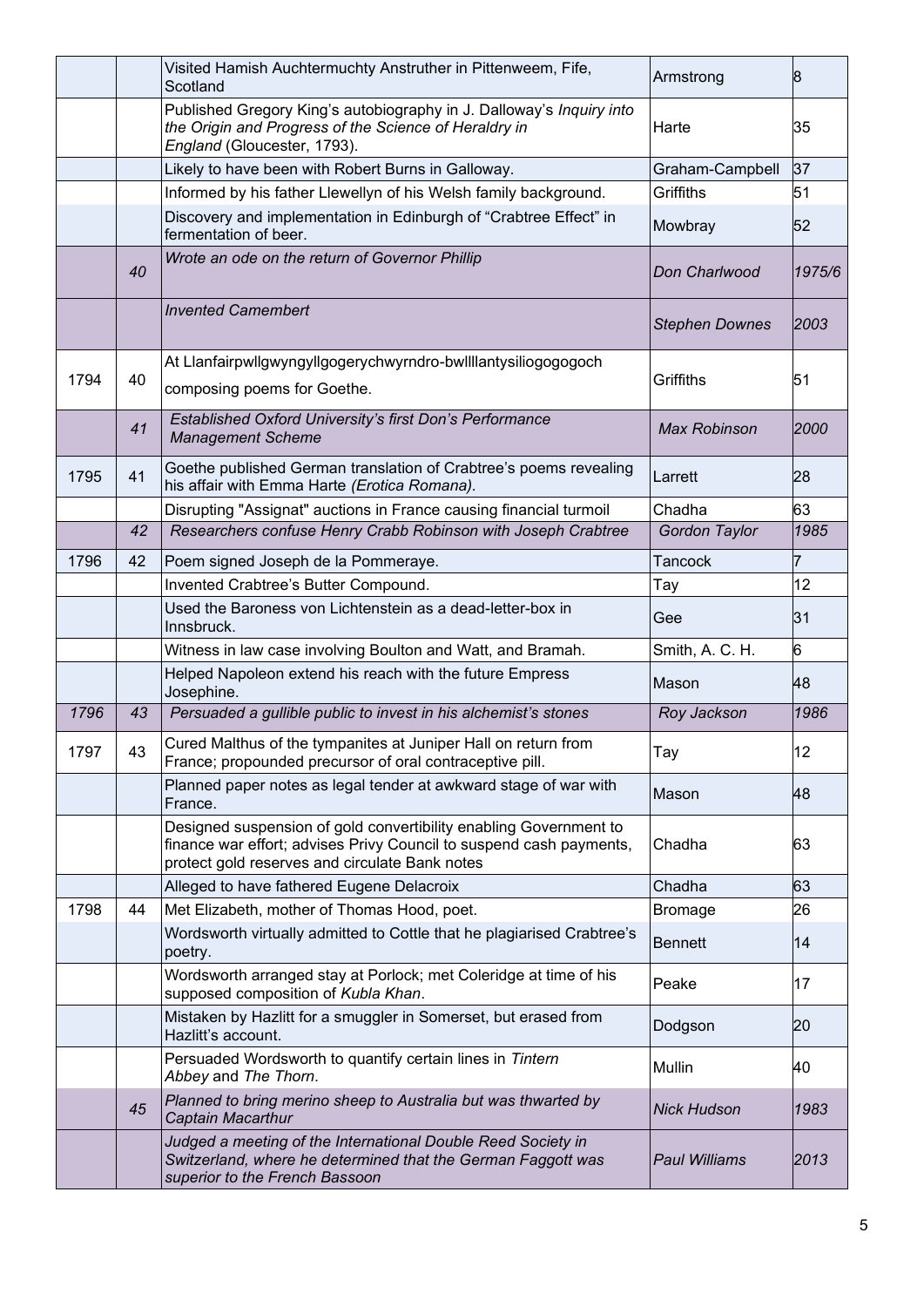| 1799 | 45 | Offended by Humphry Davy sneering at Newton's work in a public<br>lecture.                                                                                                                                                                                      | Nyholm                | 10   |
|------|----|-----------------------------------------------------------------------------------------------------------------------------------------------------------------------------------------------------------------------------------------------------------------|-----------------------|------|
|      |    | Served among Bank of England Volunteers. Employment at the Bank<br>of England ended when found in collapsed tunnel.                                                                                                                                             | <b>Bromage</b>        | 26   |
|      |    | Having recognised the significance of the Rosetta Stone in Egypt,<br>accompanied Napoleon back to France and helped him seize power,<br>and subsequently fell out with Pitt.                                                                                    | Mason                 | 48   |
|      |    | Sailed from Le Havre to Rhode Island with du Pont brothers, arriving<br>1 January 1800.                                                                                                                                                                         | Rowe                  | 27   |
|      |    | Fathered Cuban philosopher and educator José de la Luz y<br>Caballero leading to gay icon status.                                                                                                                                                               | Miller                | 61   |
|      | 46 | Arranged for the first wombat and platypus to be sent from Australia<br>to the Newcastle Literary and Philosophical Society                                                                                                                                     | Greg O'Brien          | 2006 |
| 1800 | 46 | Wrongly reported dead, along with A. Cottle, from pleuritic fever.                                                                                                                                                                                              | Sutherland            | 1    |
|      |    | Sister Fanny Crabtree, long in a lunatic asylum as Miss Cott, perhaps<br>began permanently to impersonate her possibly dead brother.                                                                                                                            | Latchman              | 44   |
|      |    | Met William Herbert, third son of Earl of Carnarvon.                                                                                                                                                                                                            | Foote                 | 15   |
|      |    | Stayed in Philadelphia before returning to France to raise capital for<br>gunpowder mill on Brandywine River; but slipped back to England.                                                                                                                      | Rowe                  | 27   |
|      |    | Inspired Wordsworth to mock him in Poems on the Naming of Places.                                                                                                                                                                                               | Dodgson               | 20   |
|      |    | Assisted Henry Cary in translating Dante.                                                                                                                                                                                                                       | Armour                | 39   |
|      |    | While in America, founded the Crabtree Institute of America; also<br>journeyed to Crabtree Falls, North Carolina, and to Knoxville,<br>Tennessee, where he comforted a widow; many thereabouts bear the<br>name Crabtree to this day.                           | Smith, A. C. H.       | 6    |
|      | 47 | Death falsely reported in the French Morning Post                                                                                                                                                                                                               | <b>Stephen Downes</b> | 2003 |
|      |    | Saved King George III's life by thwarting an assassination attempt at<br>the Theatre Royal                                                                                                                                                                      | Diana Burleigh        | 2017 |
| 1801 | 47 | Voyaged to India with G. B. Crabtree, import (claret)/export<br>(rhinoceros horns) business in Calcutta.                                                                                                                                                        | Datta                 | 18   |
|      |    | Masterminded the first population census.                                                                                                                                                                                                                       | Harte                 | 35   |
|      |    | In India, China and Macau with artist George Chinnery who may have<br>painted the portrait. Dealing in machinery, opium, wine and rhino<br>horn. Produced pastilles made from crab apples. Indulged in<br>mistresses, heavy drinking and gambling. Nearly died. | Aiken                 | 60   |
| 1802 | 48 | Referred to in Wordsworth's The Leechgatherer.                                                                                                                                                                                                                  | Sutherland            | 1    |
|      |    | Wordsworth dedicated his poem To the Cuckoo to Crabtree on<br>hearing he was still alive.                                                                                                                                                                       | Jones                 | 4    |
|      |    | Returned to England from France.                                                                                                                                                                                                                                | Thomas                | 16   |
|      |    | Attended the Wernerian Natural History Society in Edinburgh, and<br>first realised the implications of chirality.                                                                                                                                               | Fisher                | 38   |
| 1803 | 49 | Inspired Brougham to attack Young's lecture on light in<br>the Edinburgh Review.                                                                                                                                                                                | Jones                 | 4    |
|      |    | First met Thomas Campbell.                                                                                                                                                                                                                                      | Carter                | 30   |
|      |    | As 'Samuel Purkis', supplied Coleridge with Indian hemp from<br>Banks's garden in Hounslow.                                                                                                                                                                     | Fisher                | 38   |
|      |    | Returned to India, the first of many visits, incurring the displeasure of<br>the Duke of Wellington.                                                                                                                                                            | Mason                 | 48   |
|      |    | Inspired Mexican war of independence of 1810.                                                                                                                                                                                                                   | Miller                | 61   |
|      | 50 | Became disillusioned with cider as a means to ensure the survival of<br>the fittest and joined the Rechebites                                                                                                                                                   | <b>Howard Deakin</b>  | 1987 |
| 1804 | 50 | Wrote anonymous article on The Women of Bulgaria: a Study of their<br>Anatomy and Physiology.                                                                                                                                                                   | Tay                   | 12   |
| 1805 | 51 | Returned from Calcutta under alias 'Joseph Blacket'.                                                                                                                                                                                                            | Datta                 | 18   |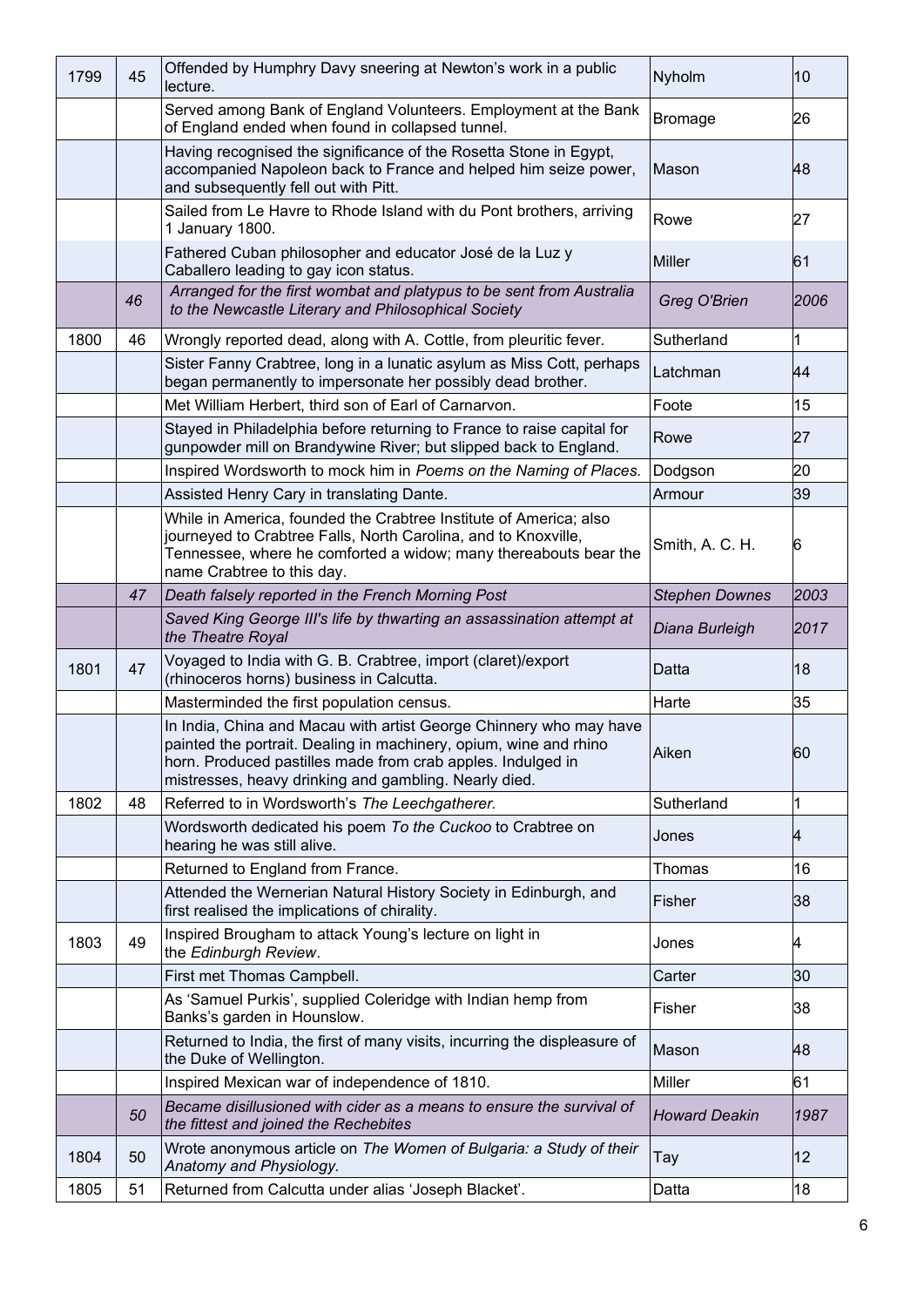|      |    | Commenced legal practice as Proctor in London.                                                                                                                                                              | Thomas                     | 16                      |
|------|----|-------------------------------------------------------------------------------------------------------------------------------------------------------------------------------------------------------------|----------------------------|-------------------------|
|      |    | Present at the Battle of Trafalgar and composed Nelson's famous<br>and poignant signal; present when Nelson's last words were<br>misheard.                                                                  | Mason                      | 48                      |
|      |    | Inspired Simon Bolivar to liberate the Americas from Spanish<br>oppression.                                                                                                                                 | <b>Miller</b>              | 61                      |
| 1806 | 52 | Guest of Sir Joseph Banks at the Royal Society to hear Davy's<br>lecture.                                                                                                                                   | Rowe                       | 27                      |
|      | 53 | Clashed with NSW's Governor William Bligh                                                                                                                                                                   | Paul Rodan                 | 2002                    |
| 1807 | 53 | Alias 'Joseph Blacket', residing with gamekeeper at Seaham, Country<br>Durham; met Isabella Milbanke, later wife of Byron.                                                                                  | Datta                      | 18                      |
| 1808 | 54 | Accepted chair at Vilno University, Poland.                                                                                                                                                                 | Carter                     | 30                      |
|      |    | In Portugal fooled the French into being defeated by Wellington at<br>Vimerio; deplored the subsequent convention signed at Sintra, and<br>his deepened enmity with Wellington prolonged the Peninsula War. | Mason                      | 48                      |
|      |    | In Cornwall with Richard Trevithick, invented the Crabtree shaft pin<br>for C-link coupling of locomotive vehicles                                                                                          | Tyler                      | 59                      |
|      | 55 | Became mentor and confidant for Arthur Wellesley, the future Duke of<br>Wellington, with whom he planned the Peninsula Campaign against<br>the hated Napoleon                                               | <b>Bill Breen</b>          | 1998                    |
|      |    | Accepted a Chair at Vilno University                                                                                                                                                                        | Greg O'Brien               | 2006                    |
| 1809 | 55 | Appointed Reader in Criminology, University of Oxford.                                                                                                                                                      | Hargrove                   | 24                      |
|      |    | Attended dinner party in London with Walter Scott, Davy, Coleridge<br>and others, a poetic incident which continued to play on Coleridge's<br>mind.                                                         | Jones                      | 4                       |
|      |    | With Trevithick in demonstration of steam locomotive and wagon in<br>Bloomsbury                                                                                                                             | Tyler                      | 59                      |
|      |    |                                                                                                                                                                                                             |                            |                         |
|      | 56 | Begins writing erotic poetry                                                                                                                                                                                | <b>Philip Martin</b>       | 1988                    |
| 1810 | 56 | Alexander Maconochie appointed his research assistant.                                                                                                                                                      | Hargrove                   | 24                      |
|      |    | Known as the 'cobbler' poet of Durham.                                                                                                                                                                      | Datta                      | 18                      |
|      |    | Represented in Blake's drawing 'The Ghost of a Flea'.                                                                                                                                                       | Spencer                    | 3                       |
|      |    | Joint author of report on Bank of England monetary policy                                                                                                                                                   | Chadha                     | 63                      |
|      | 57 | In Paris where he made significant contributions to pedagogy                                                                                                                                                | <b>Richard Belshaw</b>     | 1982                    |
| 1811 | 57 | Through Byron, met publisher John Murray.                                                                                                                                                                   | <b>Bennett</b>             | 14                      |
|      |    | Presented with silver nut-dish by inmates of Oxford House of<br>Correction.                                                                                                                                 | Hargrove                   | 24                      |
| 1811 | 58 | Subjected to lexicographical castration                                                                                                                                                                     | <b>Kate Burridge</b>       | 2014                    |
| 1812 | 58 | Adviser to the Home Office on sex legislation.                                                                                                                                                              | Hargrove                   | 24                      |
|      |    | Exchanged locks of hair with Byron at Murray's house.                                                                                                                                                       | <b>Bennett</b>             | 14                      |
|      |    | Made a baron by Napoleon, and took part in the invasion of Russia.                                                                                                                                          | Mason                      | 48                      |
| 1812 | 59 | Became a mentor for Michael Faraday                                                                                                                                                                         |                            | $\overline{\mathbf{c}}$ |
|      |    | Performed as Cinderella at the Theatre Royal Drury Lane which<br>inspired Dame Edna Everage                                                                                                                 | Phil A'Vard                | 2001                    |
|      |    | Became a member of Almack's under the patronage of Prince<br>Lieven, the Russian ambassador to the Court of St James                                                                                        | Andrew<br><b>Schnaider</b> | 2009                    |
| 1813 | 59 | Got Jenner blackballed by the Royal College of Physicians; Jenner<br>sent note reading 'Pox Vobiscum'.                                                                                                      | Jones                      | K4                      |
|      | 60 | Mastered chemistry and invented the oxy-acetylene torch                                                                                                                                                     | Roy Jackson                | 1986                    |
| 1814 | 60 | Member of invasion force to America, at Battle of Bladensburg and<br>sack of Washington.                                                                                                                    | <b>Burk</b>                | 53                      |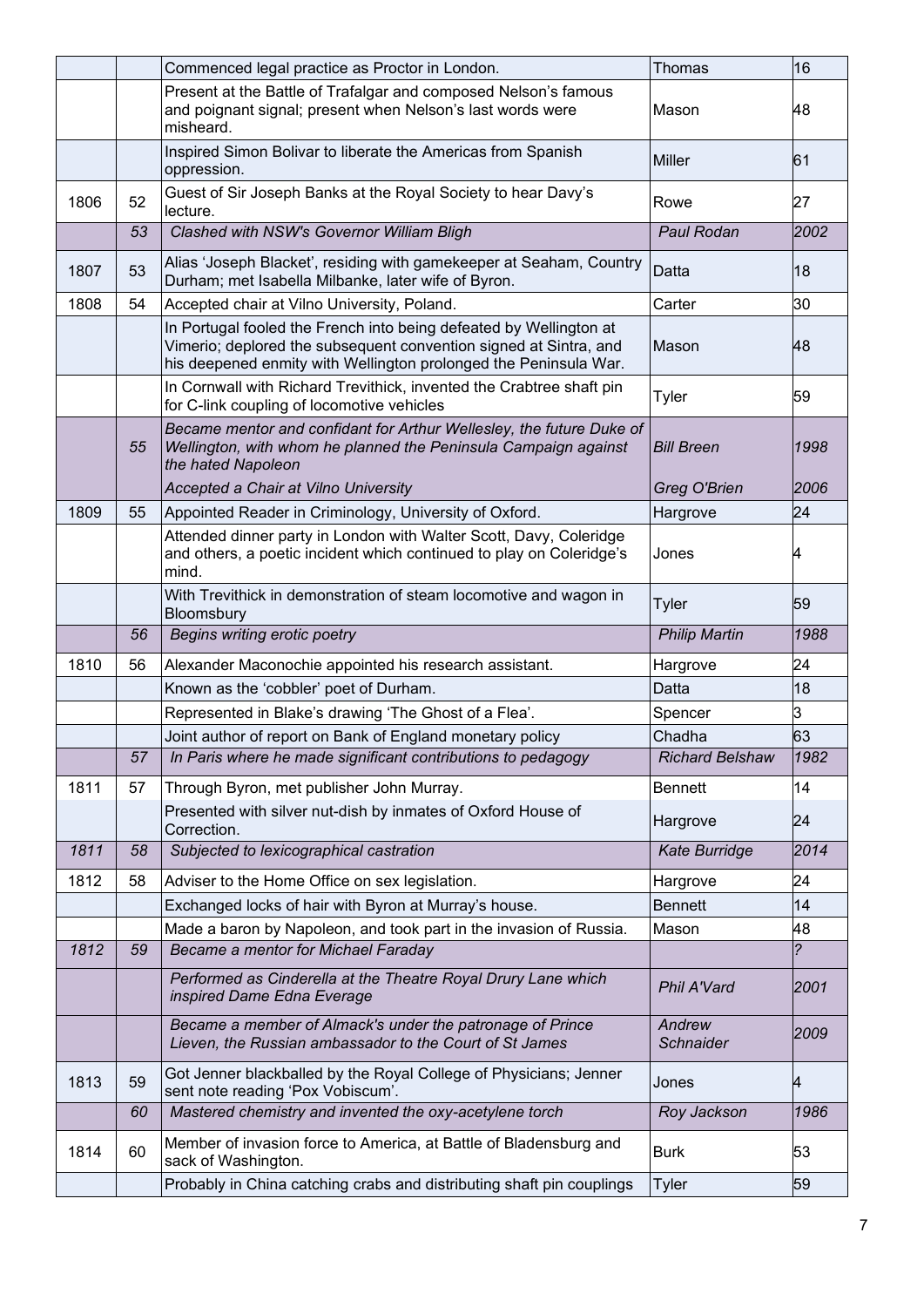|      | 61 | Linked to the Cave of the Fagotts                                                                                                                                                             | <b>Paul Williams</b>       | 2013 |
|------|----|-----------------------------------------------------------------------------------------------------------------------------------------------------------------------------------------------|----------------------------|------|
| 1815 | 61 | At the Haycock Inn, Wansford, with Isabella Byron (née Milbanke);<br>fathered Augusta Ada Byron.                                                                                              | Tattersall                 | 25   |
|      |    | At Battle of New Orleans betrayed British army in interests of "special<br>relationship".                                                                                                     | <b>Burk</b>                | 53   |
|      |    | Played key role in the Battle of Waterloo, and in the Congress of<br>Vienna.                                                                                                                  | Mason                      | 48   |
|      |    | In Vienna, met Princess Katharina, and also first met Schubert;<br>addressed the Polish question.                                                                                             | Sinnhuber                  | 49   |
|      | 62 | Led the Prussian Army at the Battle of Waterloo after Marshal<br><b>Blucher was knocked unconscious</b>                                                                                       | <b>Bill Breen</b>          | 1998 |
|      |    | Wrote for The Times on the Battle of Waterloo and thus became the<br>first war correspondent                                                                                                  | <b>Kevin Childs</b>        | 2010 |
|      |    | Plied the British with Absinthe before the Battle of New Orleans which<br>handed victory to the U.S. Army                                                                                     | <b>Bill Claiborne</b>      | 2012 |
|      |    | Fathered Ada Lovelace with Annabella Byron                                                                                                                                                    | <b>Jim Breen</b>           | 2018 |
| 1816 | 62 | Denounced Davy's Safety Lamp at Royal Institution.                                                                                                                                            | Nyholm                     | 10   |
|      |    | Met Keats in Hampstead. Underwent sex operation.                                                                                                                                              | <b>Tattersall</b>          | 25   |
|      |    | After sex change threw stones at Prince Regent's carriage shouting<br>"Votes for women                                                                                                        | Johnson                    | 58   |
|      | 63 | Had a sex change                                                                                                                                                                              | <b>Richard Sebo</b>        | 1997 |
| 1817 | 63 | Portrait of Crabtree needing mercury treatment published in R.<br>Willan's Delimitations of Cutaneous Diseases.                                                                               | Manuel                     | 50   |
|      |    | Wrote Ozymandias attributed to Shelley                                                                                                                                                        | Saggerson                  | 62   |
|      | 64 | Elected as a member of White's Club                                                                                                                                                           | Andrew<br><b>Schnaider</b> | 2009 |
| 1818 | 64 | Introduced the velocipede into Chipping Sodbury. Attended<br>Coleridge's lecture on Dante with Crabb Robinson.                                                                                | Armour                     | 39   |
| 1819 | 65 | Visited Austria with Wordsworth.                                                                                                                                                              | Tattersall                 | 25   |
|      |    | Met Schubert, heard and influenced Trout Quintet.                                                                                                                                             | <b>Bogle</b>               | 55   |
| 1820 | 66 | Helped edit Murray's Army List, Militia List and Imperial Yeomanry<br>List.                                                                                                                   | <b>Bennett</b>             | 14   |
|      |    | Publication of Ars Salutandi.                                                                                                                                                                 | <b>Tattersall</b>          | 25   |
|      |    | Sent false information to the Morgen Post in Vienna about weather at<br>the time of Mozart's death under the alias Joseph Deiner in order to<br>cloud further the truth about Mozart's death. | Foreman                    | 36   |
|      |    | Wrote sonnet for Wordsworth.                                                                                                                                                                  | Griffiths                  | 51   |
|      | 67 | Published four original music compositions which became known to<br>Mozart as The Curse of the Crab and which stuck in the mind and<br>inspired many great composers                          | <b>Martin Comte</b>        | 2016 |
| 1821 | 67 | Cousin George went bankrupt and sent to New South Wales for<br>fraud.                                                                                                                         | Nyholm                     | 10   |
|      |    | George Crabtree was son of Jeremiah Crabtree.                                                                                                                                                 | McMullen                   | 43   |
|      |    | Instrumental in founding the Athenaeum Club with John Murray.                                                                                                                                 | Stevenson                  | 56   |
| 1822 | 68 | Visited Walter Scott in Edinburgh.                                                                                                                                                            | Jones                      | 4    |
|      |    | Bought Crabtree field, site of projected Camarthen Square, later site<br>of UCL.                                                                                                              | Scott                      | 11   |
|      |    | Translated Scott's Lady of the Lake into Polish.                                                                                                                                              | Carter                     | 30   |
| 1823 | 69 | Author of poem in The Cambridge Tart attacking statue of Pitt at<br>Cambridge, erroneously ascribed to Wordsworth.                                                                            | Wilson                     | 13   |
|      | 70 | Founded the Athenaeum Club with the Duke of Wellington and<br><b>Michael Faraday</b>                                                                                                          | Andrew<br>Schnaider        | 2009 |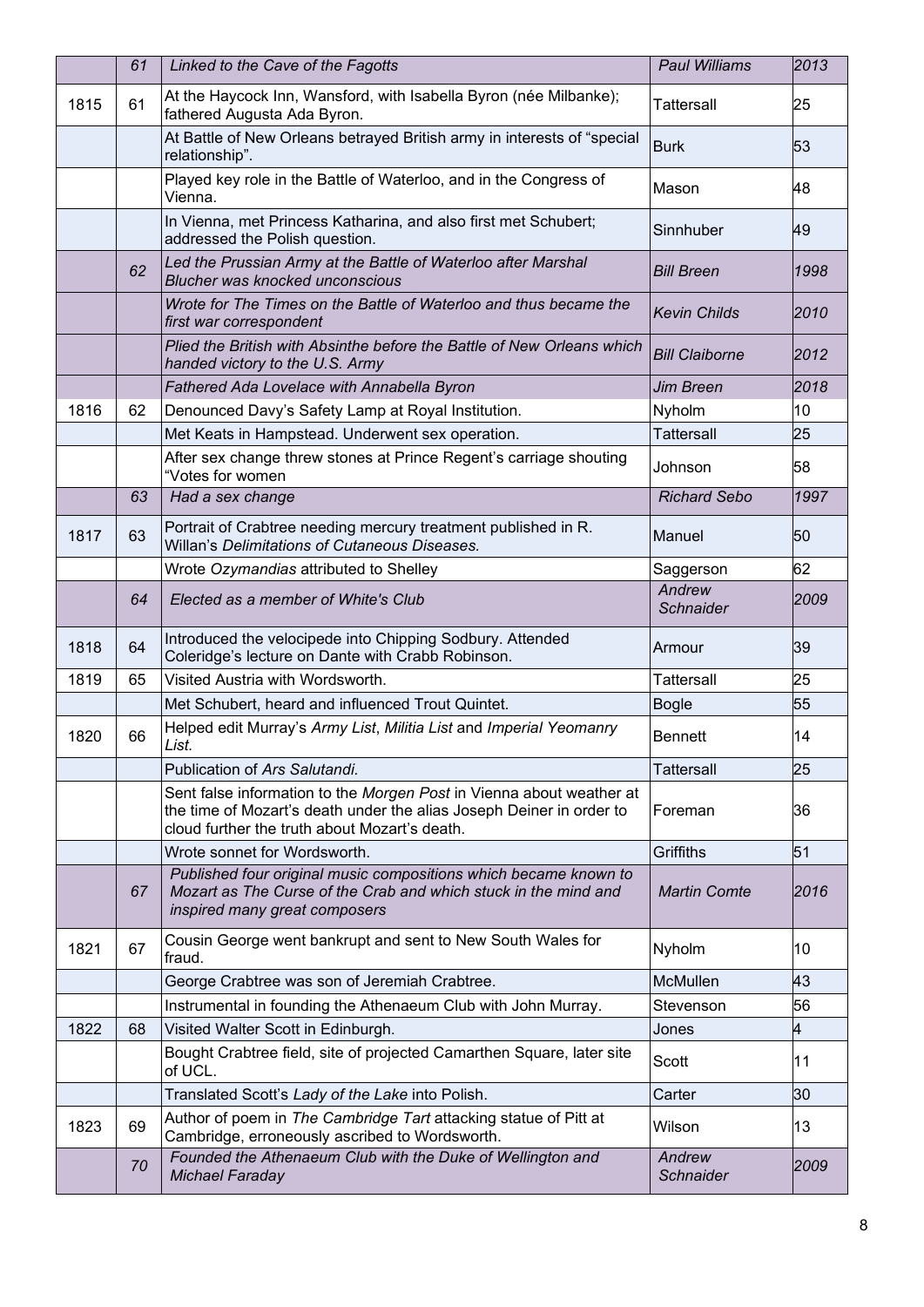| 1824 | 71 | Again cited as The Curse of the Crab, this time by Beethoven                                                                                                                                                                        | <b>Martin Comte</b> | 2016           |
|------|----|-------------------------------------------------------------------------------------------------------------------------------------------------------------------------------------------------------------------------------------|---------------------|----------------|
| 1825 | 71 | Proposed trip to India and China on the Kent; shipwrecked in the Bay<br>of Biscay.                                                                                                                                                  | Cadwallader         | 23             |
| 1826 | 72 | Proposed the founding of the University of London (now UCL) to<br>Thomas Campbell and Henry Brougham.                                                                                                                               | Stevenson           | 56             |
| 1827 | 73 | Visited Norway; met Ibsen's mother.                                                                                                                                                                                                 | Foote               | 15             |
|      |    | Employed at the Bank of England (Exeter branch).                                                                                                                                                                                    | <b>Bromage</b>      | 26             |
|      | 74 | Lied about his age to gain employment at the Bank of England                                                                                                                                                                        | <b>Phillip Law</b>  | 1989           |
| 1828 | 74 | His research led to the Disorderly Houses Act.                                                                                                                                                                                      | Hargrove            | 24             |
|      |    | Translated McCulloch's Discourse on the Rise, Progress, Peculiar<br>Objects and Importance of Political Economy into Polish.                                                                                                        | Carter              | 30             |
|      |    | Became Professor of Political Arithmetick at the University of London<br>in petto; inaugural lecture, 'Sex among the Dead', created stir, but<br>now lost.                                                                          | Harte               | 35             |
| 1829 | 75 | At London Zoo, inspired Edward Lear to write The Dong with the<br>Luminous Nose.                                                                                                                                                    | Spencer             | З              |
|      |    | Invented the Siamese marine engine.                                                                                                                                                                                                 | Cadwallader         | 23             |
|      | 76 | Envisioned the Echuca-Chipping Sodbury Railway without a single<br>curve                                                                                                                                                            | <b>Nick Hudson</b>  | 1983           |
|      |    | Inspired and guided Charles Babbage as he devised his Difference<br>Engine, establishing him as the true Father of the Computer                                                                                                     | Jim Breen           | 2018           |
| 1830 | 76 | Read paper at the Society of Antiquaries.                                                                                                                                                                                           | Wilson              | 13             |
|      |    | Left employment at the Bank of England (Exeter branch).                                                                                                                                                                             | <b>Bromage</b>      | 26             |
|      |    | Attended the ink fish meeting at the Academie Francaise, provoking<br>Cuvier and Geoffroy; demolished Nature Philosophy and<br>Lamarckism.                                                                                          | Fisher              | 38             |
|      | 77 | Was present at the first running of Stephenson's 'Rocket', where he<br>determined the gauge for Brunel's Great Western Railway at 7 feet<br>and half an inch (based on the length of William Huskisson's corpse<br>and his top hat) | <b>Nick Hudson</b>  | 1983           |
| 1831 |    |                                                                                                                                                                                                                                     |                     |                |
| 1832 | 78 | Retired from legal practice in London; resided at Ashburton in Devon.                                                                                                                                                               | Thomas              | 16             |
|      |    | With Campbell, founded The Literary Association of the Friends of<br>Poland.                                                                                                                                                        | Carter              | 30             |
|      |    | Transformed algebra with theoretical developments ascribed to<br>Evariste Galois, rightfully identified as Crabtree's Theorem.                                                                                                      | Lighthill           | 33             |
|      |    | Underwent further sex operation following the death of Bentham.                                                                                                                                                                     | Harte               | 35             |
| 1833 | 80 | Introduced Ada Lovelace to Charles Babbage                                                                                                                                                                                          | Jim Breen           | 2018           |
| 1834 | 80 | Collecting runes and charms in Karelian villages in Finland; inspired<br>the Finnish poetic tradition, and indeed the Finnish nation.                                                                                               | <b>Butcher</b>      | 45             |
|      |    | Crossed to Boulogne to observe women sea-bathing and on to Paris<br>to accompany godson to attend medical lectures given by P. Ricord<br>and to admire Madame Mars.                                                                 | Manuel              | 50             |
| 1835 | 81 | On New Year's Day attended Opéra Francais in Paris, and later that<br>month a performance of Molière at the Théatre Francais.                                                                                                       | Manuel              | 50             |
|      |    | May have been a founder member of the Society of Rechabites.                                                                                                                                                                        | Peake               | 17             |
|      |    | Or possibly the Newcastle Teetotal Society, when it was founded.                                                                                                                                                                    | Clarke              | 19             |
| 1836 |    |                                                                                                                                                                                                                                     |                     |                |
| 1837 | 83 | Attended Professor John Ellison's demonstration of Mesmerism at<br>University College Hospital; Elizabeth Okey fell into his lap.                                                                                                   | Clarke              | 19             |
|      |    | Poem Ode to a Coral Insect forged by Thomas J. Wise.                                                                                                                                                                                | <b>Brown</b>        | $\overline{2}$ |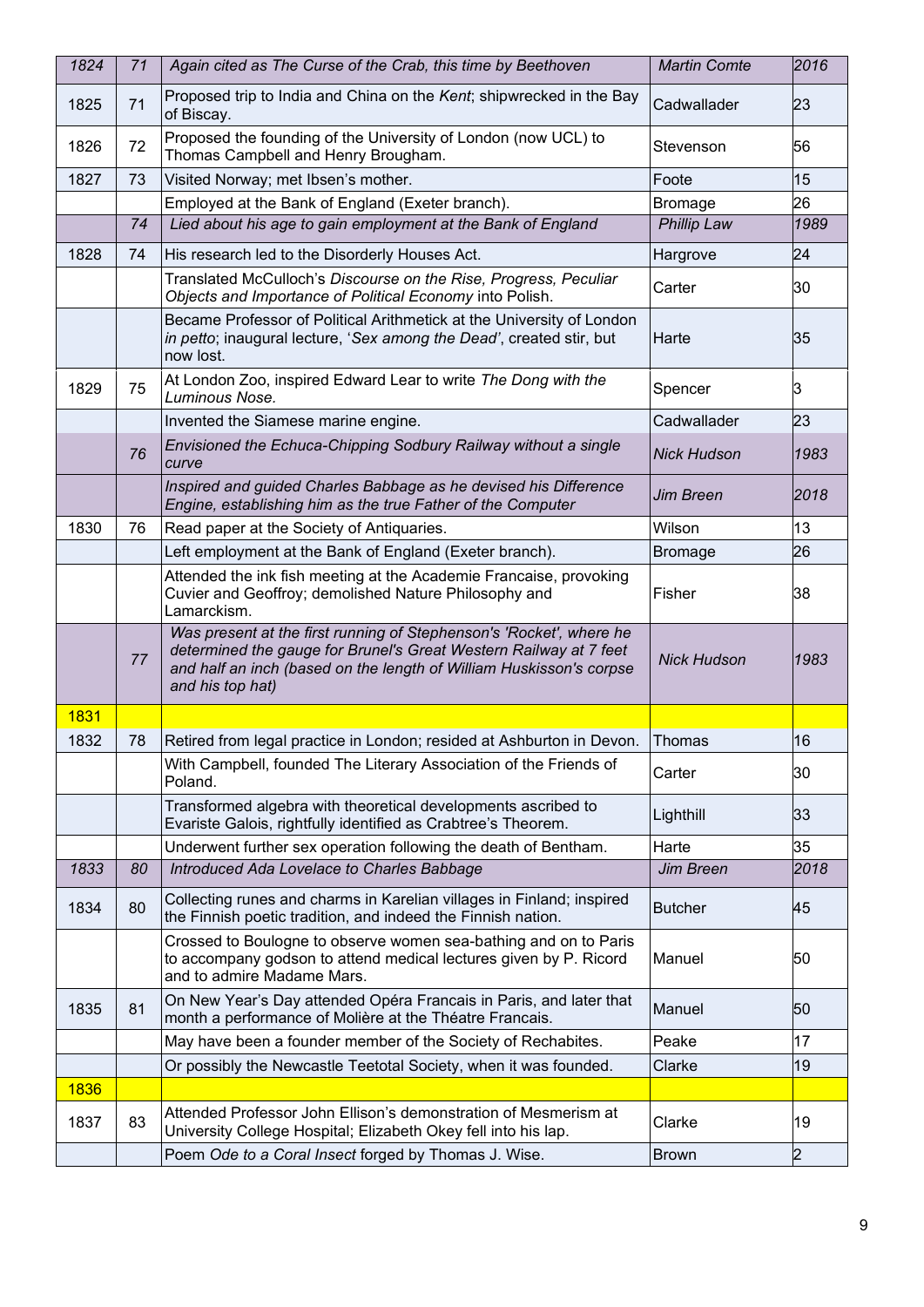| 1838 | 84  | Went with Harriet Martineau from London to Newcastle, to attend the<br>British Association meeting, and to lecture on phrenology to the<br>Phrenological Society.                                                            | Clarke                | 19    |
|------|-----|------------------------------------------------------------------------------------------------------------------------------------------------------------------------------------------------------------------------------|-----------------------|-------|
|      |     | Announced theory of intellectual symmetry at this meeting.                                                                                                                                                                   | Fisher                | 38    |
|      |     | Crabtree Club met at University College London.                                                                                                                                                                              | Harte                 | 35    |
|      |     | Attended Carlyle's lecture on Dante in Portman Square; gave<br>instruction on Dante at University College London in disguise.                                                                                                | Armour                | 39    |
|      | 85  | Appeared in court charged with indecent exposure                                                                                                                                                                             | <b>Peter Darvall</b>  | 1995  |
| 1839 | 85  | Found not guilty of rape at Devon Assizes, Exeter.                                                                                                                                                                           | Thomas                | 16    |
|      | 86  | Wrote a poem on the subject of Collins Street and settled at Lake<br>Charliegrark in Victoria                                                                                                                                | <b>Keith Bennetts</b> | 1977  |
| 1840 | 86  | Possible date of Crow MS (removed from Pierpoint Morgan Library in<br>New York) containing Under Crab Tree and other poems anticipating<br>Keats, Housman and T. S. Eliot, etc.                                              | Crow                  | 5     |
|      |     | Helped Verdi complete his second opera Un Giorno di Regno; travels<br>from Egypt to Calcutta; involved in First Opium War                                                                                                    | Saggerson             | 62    |
| 1841 |     | Set sail on The Tasmania to Port Phillip                                                                                                                                                                                     | <b>Tim Smith</b>      | 2015  |
| 1842 | 88  | Persuades Emperor Daoguang with Mandarin translations of<br>Romantic poems to make peace and is present at signing of Treaty of<br>Nanjing; awarded Order of the Jade Feather                                                | Saggerson             | 62    |
|      | 89  | Was a notable lawyer in Port Phillip where he won a number of<br>cases against Redmond Barry and appeared in the first criminal libel<br>case in the colony                                                                  | <b>Tim Smith</b>      | 12015 |
| 1843 | 89  | Probably responsible for arson which destroyed Bramah's factory in<br>Pimlico.                                                                                                                                               | Smith, A. C. H.       | 6     |
|      | 90  | Assisted in the laying of the foundation stone of the Supreme Court in<br>Melbourne                                                                                                                                          | <b>Pat Kilbride</b>   | 1978  |
|      |     | Journeyed to Hong Kong from where he sought to colonise the east<br>coast of Borneo                                                                                                                                          | <b>Tim Smith</b>      | 2015  |
| 1846 | 92  | Deliberately frightened Wheatstone away from proposed lecture at<br>the Royal Institution; Faraday gave impromptu discourse instead,<br>making remarks which inspired Maxwell to conceive electromagnetic<br>theory.         | Jones                 | 4     |
| 1847 |     | <b>Fathered Lotta Crabtree</b>                                                                                                                                                                                               | Clive Coogan          | 1981  |
| 1848 | 94  | English translation published of Crabtree's La troupe sort.                                                                                                                                                                  | Tancock               | 7     |
|      |     | Arranged Chopin's visit to London.                                                                                                                                                                                           | Carter                | 30    |
|      |     | Welcomed Metternich, his friend since 1815, to London.                                                                                                                                                                       | Sinnhuber             | 49    |
|      |     | Danced the Xie Shu (crab tree) Shuffle, popularised 100 years later<br>in America as the soft shoe shuffle                                                                                                                   | <b>Tyler</b>          | 59    |
| 1849 |     |                                                                                                                                                                                                                              |                       |       |
| 1850 |     |                                                                                                                                                                                                                              |                       |       |
| 1851 | 97  | Published under pseudonym of Jane Christmas Blots on the<br>Escutcheon of Rome. A Brief History of the Chief Papal<br>Persecutions, setting in motion the chain of events that led to the<br>unification of Rome with Italy. | Crawford              | 47    |
| 1852 |     |                                                                                                                                                                                                                              |                       |       |
| 1853 | 99  | Australian poems appeared under the name of Henry Kendall;<br>influenced C. J. Dennis.                                                                                                                                       | Nyholm                | 10    |
|      |     | Met and inspired Sir Henry Flashman at Rugby School.                                                                                                                                                                         | Anderson              | 54    |
| 1854 | 100 | Visited Charlotte Bronte in Haworth, Yorkshire. Died and buried at<br>Haworth Church.                                                                                                                                        | <b>Tattersall</b>     | 25    |
|      | 101 | Wrote 'The Charge of the Light Brigade' and sent it to Lord Tennyson,<br>who plagiarized it upon Crabtree's death                                                                                                            | Diana Burleigh        | 2017  |
|      |     | Died in Melbourne                                                                                                                                                                                                            | <b>Tim Smith</b>      | 2015  |